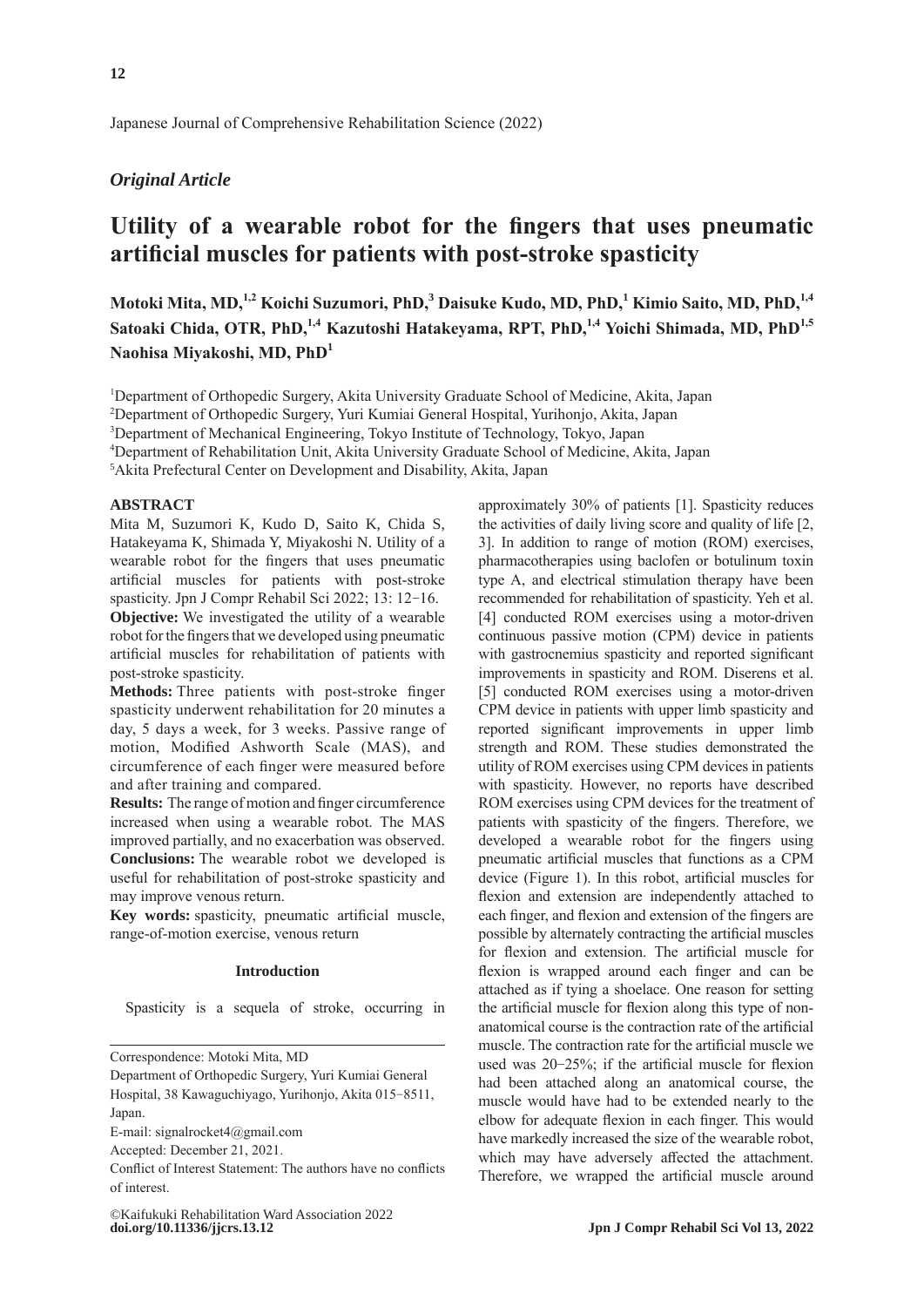

**Figure 1.** The developed wearable robot. Dorsal (a), palmar (b).

The wearable robot functions with a continuous passive motion. It uses pneumatic artificial muscles.

each finger to gain muscle length, thus obtaining sufficient flexion with robot extension to near the wrist. The extension component consisted of seven artificial muscles attached to the dorsal side of the fingers. The small size and light weight of the robot are considered to be advantageous features that enable it to be used bedside or at home.

We hypothesized that performing ROM exercises for post-stroke finger spasticity using this robot would improve spasticity. The purpose of this study was to investigate the effects of ROM exercises on spasticity, ROM, and edema in finger spasticity.

#### **Methods**

We selected three patients with post-stroke finger spasticity who had been hospitalized in an affiliated institution during the 1-year period between November 2020 and November 2021. ROM exercises were performed using the wearable robot. A before-andafter comparison was used for the study design.

Eligibility criteria were finger spasticity due to stroke, Modified Ashworth Scale (MAS) ≥1, sufficient cognitive function to provide consent, and stable cardiopulmonary dynamics. Exclusion criteria were as follows: current pharmacotherapy for spasticity, such as baclofen or botulinum toxin type A, severe spasticity with pain when using the wearable robot, and lack of consent for performing ROM exercises using the wearable robot. Three patients met the criteria, and the breakdown was as follows: Case 1 was a 70-year-old man with spasticity of the flexor muscles of the right thumb to those of the ring finger 9 months after the onset of left thalamic hemorrhage. The degree of paralysis was Brunnstrom stage IV, and hypoesthesia was observed in the right hand. Case 2 was a 65-yearold man with spasticity of the flexor muscles of all fingers of the right hand 10 months after the onset of left cerebral infarction, paralysis of Brunnstrom stage II, and hypoesthesia of the right fingers and forearm. Case 3 was a 74-year-old woman with spasticity of all fingers of the left hand 9 months after the onset of left cerebral infarction, with paralysis of Brunnstrom stage II, and hypoesthesia of the left thumb to the ring finger.

The ROM exercise using this wearable robot was performed for 20 minutes a day, 5 days a week, for 3 weeks. Passive ROM, MAS, and the circumference of each finger were evaluated. Passive ROM was defined as the range from maximal flexion to maximal extension and was measured using a finger goniometer. For finger circumference, the maximum circumference of each finger was measured. Measurements were made before and at the end of the training, and each evaluation item was compared before and after training. The presence of adverse events, such as pain or skin disorders, was also assessed. All the measurements were performed by the same investigator.

The robot uses a pneumatic-driven artificial muscle developed at the Tokyo Institute of Technology. This artificial muscle consists of a mechanism that contracts with air sent from a compressor and has a diameter of 2‒5 mm (thinner than previous artificial muscles) and the ability to be bundled or interwoven like actual muscle fibers.

The length of the artificial muscle for extension in this robot was adjustable, and was adjusted for each patient so that the distal interphalangeal (DIP) and proximal interphalangeal (PIP) joints had flexion of 0°, and the metacarpophalangeal (MP) joint had flexion of 30° when attached. The pneumatic pressure was set at 0.4 MPa for all patients.

This study was a "specified clinical trial" approved by the Institutional Review Board of Akita University and Ministry of Health, Labour and Welfare (approval number jRCTs022200012).

This study was performed after obtaining written informed consent from the patients.

#### **Results**

The changes in the passive ROM of each joint before and after rehabilitation are shown in Table 1. All three patients showed partial improvements, but mild exacerbation (85° to 80°) was seen only in the MP joint of the index finger in patient 2. However, a change was seen from 75° of flexion and 10° of extension before rehabilitation to 80° of flexion and 0° of extension after rehabilitation, suggesting improvement in flexion.

MAS was improved in the index finger only in patients 1 and 3, while patient 2 showed improvements in all fingers. None of the fingers in any of the patients showed worsening spasticity (Table 2).

The finger circumference of all fingers except the thumb improved in case 1, and none of the fingers showed worsening (Table 3).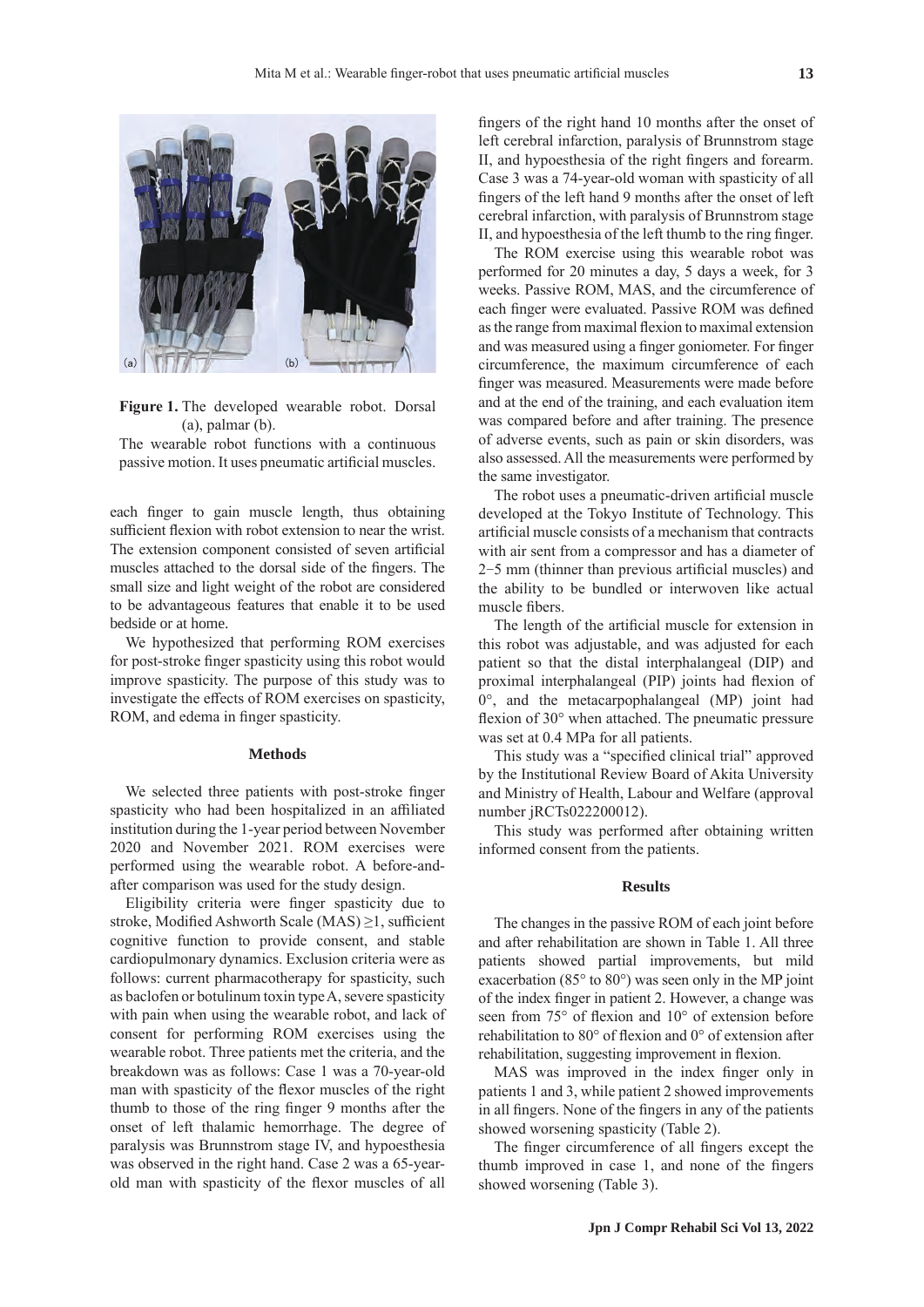| Case 1 |            |                                  |                         | Case 2 |            |                                         |                                | Case 3 |            |                                         |                                |
|--------|------------|----------------------------------|-------------------------|--------|------------|-----------------------------------------|--------------------------------|--------|------------|-----------------------------------------|--------------------------------|
|        |            | Before<br>training<br>$(^\circ)$ | After 3<br>weeks<br>(°) |        |            | <b>Before</b><br>training<br>$(^\circ)$ | After 3<br>weeks<br>$(^\circ)$ |        |            | <b>Before</b><br>training<br>$(^\circ)$ | After 3<br>weeks<br>$(^\circ)$ |
| Thumb  | <b>IP</b>  | 70                               | 70                      | Thumb  | <b>IP</b>  | 50                                      | 55                             | Thumb  | <b>IP</b>  | 50                                      | 60                             |
|        | <b>MP</b>  | 80                               | 80                      |        | MP         | 50                                      | 50                             |        | MP         | 40                                      | 50                             |
| Index  | DIP        | 40                               | 50                      | Index  | <b>DIP</b> | 45                                      | 50                             | Index  | DIP        | 35                                      | 50                             |
| finger | PIP        | 70                               | 70                      | finger | PIP        | 80                                      | 90                             | finger | PIP        | 70                                      | 90                             |
|        | <b>MP</b>  | 90                               | 90                      |        | <b>MP</b>  | 85                                      | 80                             |        | MP         | 90                                      | 90                             |
| Middle | <b>DIP</b> | 30                               | 30                      | Middle | <b>DIP</b> | 40                                      | 40                             | Middle | <b>DIP</b> | 35                                      | 45                             |
| finger | PIP        | 90                               | 90                      | finger | <b>PIP</b> | 75                                      | 80                             | finger | <b>PIP</b> | 60                                      | 70                             |
|        | <b>MP</b>  | 80                               | 80                      |        | MP         | 90                                      | 95                             |        | MP         | 90                                      | 90                             |
| Ring   | DIP        | 40                               | 40                      | Ring   | DIP        | 35                                      | 35                             | Ring   | DIP        | 50                                      | 60                             |
| finger | PIP        | 80                               | 80                      | finger | <b>PIP</b> | 70                                      | 75                             | finger | <b>PIP</b> | 80                                      | 90                             |
|        | MP         | 90                               | 90                      |        | MP         | 90                                      | 100                            |        | MP         | 90                                      | 90                             |
| Little | DIP        | 50                               | 50                      | Little | <b>DIP</b> | 50                                      | 50                             | Little | DIP        | 50                                      | 60                             |
| finger | <b>PIP</b> | 90                               | 90                      | finger | <b>PIP</b> | 70                                      | 75                             | finger | PIP        | 80                                      | 80                             |
|        | MP         | 90                               | 100                     |        | MP         | 80                                      | 90                             |        | MP         | 90                                      | 90                             |

**Table 1.** Changes in the range of motion of each joint before and after training.

IP, interphalangeal; MP, metacarpophalangeal; DIP, distal interphalangeal; PIP, proximal interphalangeal.

**Table 2.** Change in Modified Ashworth Scale (MAS) of finger flexors before and after training.

|               | Case 1                    |                  | Case 2        |                           |                  | Case 3        |                           |                  |
|---------------|---------------------------|------------------|---------------|---------------------------|------------------|---------------|---------------------------|------------------|
|               | <b>Before</b><br>training | After 3<br>weeks |               | <b>Before</b><br>training | After 3<br>weeks |               | <b>Before</b><br>training | After 3<br>weeks |
| Thumb         |                           |                  | Thumb         |                           | 0                | Thumb         |                           |                  |
| Index finger  | 1+                        |                  | Index finger  | $1+$                      |                  | Index finger  | l+                        |                  |
| Middle finger | $1+$                      | $1+$             | Middle finger | $1+$                      |                  | Middle finger |                           |                  |
| Ring finger   | $1+$                      | $1+$             | Ring finger   | $1+$                      |                  | Ring finger   |                           |                  |
| Little finger | $\theta$                  | 0                | Little finger | $1+$                      |                  | Little finger |                           |                  |

**Table 3.** Change in finger circumference before and after training.

|               | Case 1                            |                          |               | Case 2                            |                          | Case 3        |                                   |                          |
|---------------|-----------------------------------|--------------------------|---------------|-----------------------------------|--------------------------|---------------|-----------------------------------|--------------------------|
|               | <b>Before</b><br>training<br>(mm) | After 3<br>weeks<br>(mm) |               | <b>Before</b><br>training<br>(mm) | After 3<br>weeks<br>(mm) |               | <b>Before</b><br>training<br>(mm) | After 3<br>weeks<br>(mm) |
| Thumb         | 73                                | 73                       | Thumb         | 71                                | 70                       | Thumb         | 70                                | 65                       |
| Index finger  | 72                                | 69                       | Index finger  | 74                                | 70                       | Index finger  | 72                                | 65                       |
| Middle finger | 74                                | 69                       | Middle finger | 70                                | 68                       | Middle finger | 73                                | 62                       |
| Ring finger   | 68                                | 66                       | Ring finger   | 63                                | 60                       | Ring finger   | 65                                | 60                       |
| Little finger | 58                                | 56                       | Little finger | 53                                | 52                       | Little finger | 55                                | 50                       |

No adverse events were identified in any of the cases.

## **Discussion**

To the best of our knowledge, no previous reports have described rehabilitation using a wearable robot

**Jpn J Compr Rehabil Sci Vol 13, 2022**

with pneumatic artificial muscles, such as in this report, as a CPM device for finger spasticity. In this study, improvements in ROM and finger circumference were obtained through rehabilitation using a wearable robot with pneumatic artificial muscles as a CPM device for post-stroke finger spasticity. Improvements in spasticity were also identified.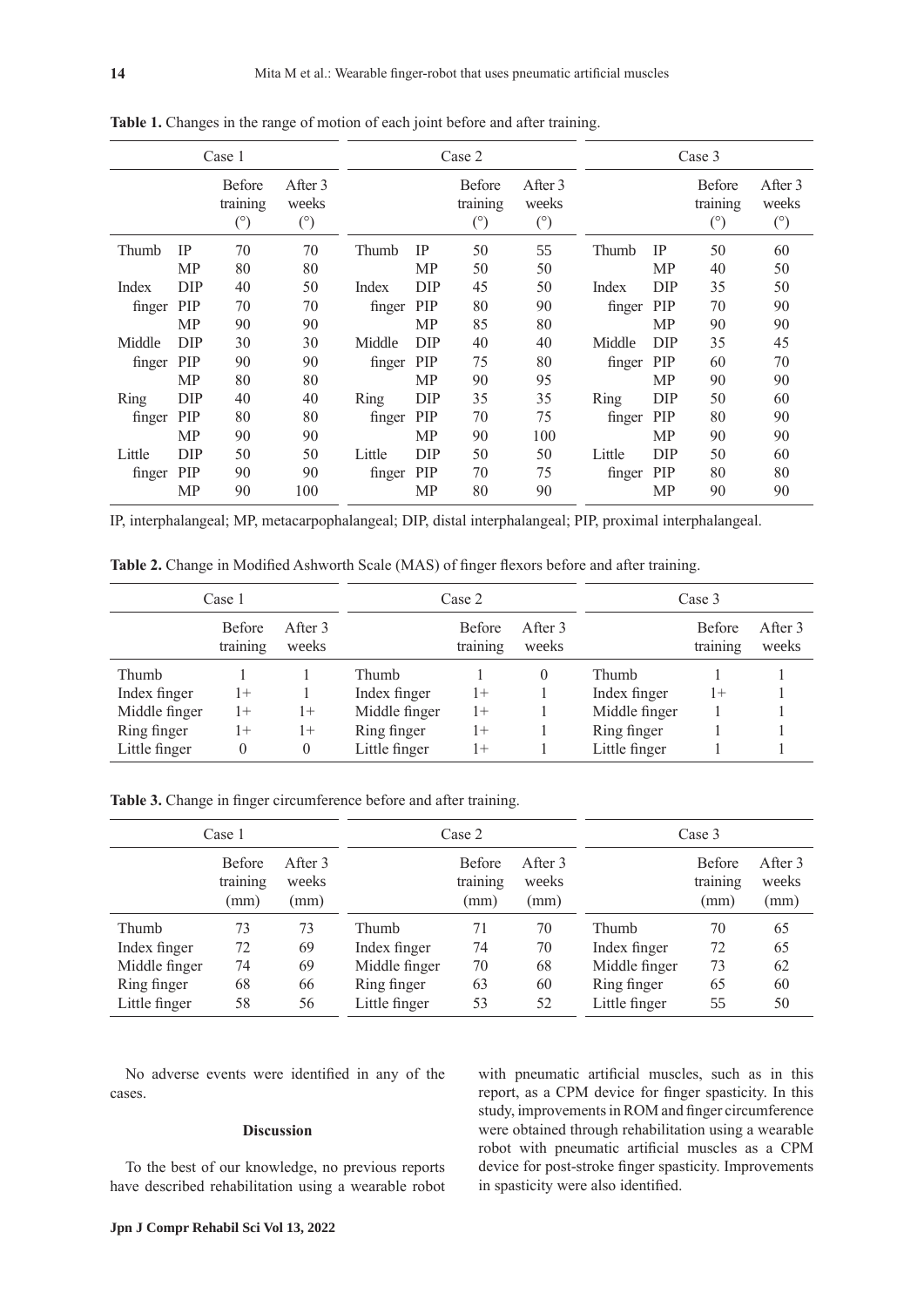Although various reports have described wearable robots for the fingers [6–14], their structures can be classified into two types: motor-driven and pneumatic. Reports on motor-driven robots include exoskeleton types and those using cables. Li et al. [8] and Diez et al. [9] reported the utility of systems that combine sensory feedback in exoskeleton-type wearable robots. Of those using cables, Araujo et al. [10] reported a wearable robot that can be controlled by brain waves. Yurkewich et al. [11] devised a wearable robot using cables that move based on forearm electromyograms, and reported that its use in nine stroke patients showed significant improvements in the Fugl-Meyer Assessment-Hand and the Chedoke Arm and Hand Activity Inventory. Yap et al. [12] reported that a grasping action was possible in pneumatically driven wearable robots using pneumatic artificial muscles. Chen et al. [13] developed a wearable robot using silicone tubes operated by air pressure and used it in a patient with Parkinson's disease having reduced hand function and reported that the robot could perform grasping movements as well. While structures such as these have been reported, Sun et al. [14] reported that pneumatically-driven wearable robots were superior to motor-driven types in terms of compliance, flexibility, and safety, and were therefore more useful in hand rehabilitation. This may be attributed to the use of pneumatic artificial muscles.

In this study, improvements in passive ROM and spasticity may be attributed to three structural features of the robot. The first is the three-point bending structure (Figure 2), in which intersections of the artificial muscles for flexion that are wrapped around the fingers are located on the DIP, PIP, and MP joints, respectively, allowing flexion force to act efficiently in finger flexion. The second is the flat braided design (Figure 3), which allows a sufficiently antagonizable strong torque against flexion contracture, which is a specific aftereffect of stroke, to act with the attachment of the seven interwoven artificial muscles for extension. The third is the elastic plate (Figure 4) attached to the DIP and PIP joints on the dorsal side of the hand, which effectively provides extension force by the principle of leverage because the ends of the plate are located at the DIP and PIP joints.

Moreover, the constant torque of this robot owing to air pressure may have also contributed to its effectiveness. Yeh et al. [4] compared rehabilitation using a CPM device that moved with a constant torque and a CPM device that moved with a constant angle in patients with spasticity of the legs. Although the results showed improvements in spasticity and ROM with both the constant torque type and the constant angle type, the constant torque CPM device was more effective. The wearable robot used in the present study was a constant torque type, which may have helped produce good results.



**Figure 3.** Flat-braided design. Seven interwoven artificial muscles for extension are attached to the back of the hand.